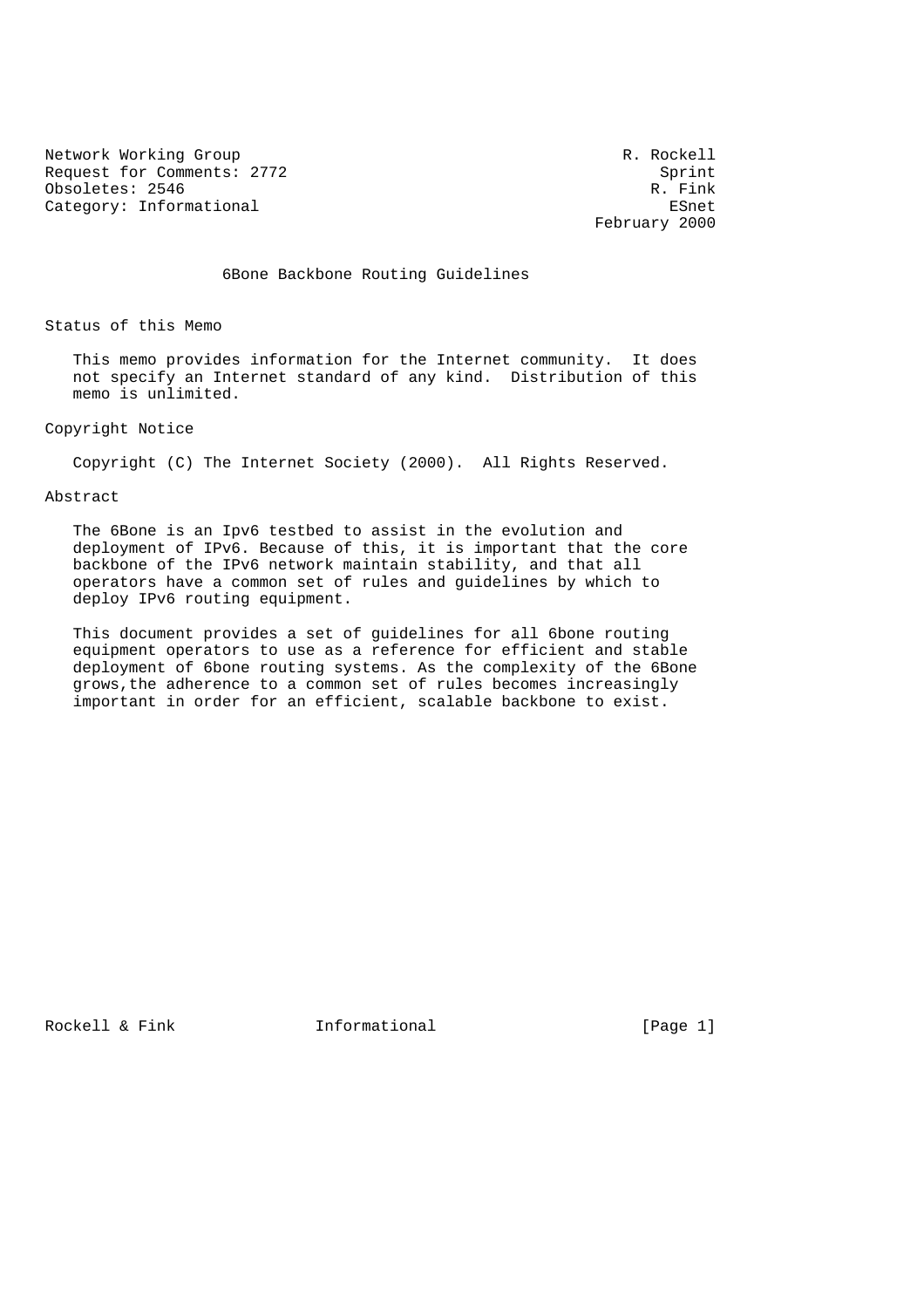# Table of Contents

|                                               | 2  |
|-----------------------------------------------|----|
| 2.1                                           | 3  |
|                                               | 3  |
|                                               | 3  |
|                                               | 4  |
| 3.3 Loopback and unspecified prefixes         | 5  |
|                                               | 5  |
| 3.5 IPv4 compatible prefixes                  | 5  |
|                                               | 6  |
|                                               | 6  |
| 3.8 Yet undefined unicast prefixes            | 6  |
|                                               | 6  |
|                                               | 7  |
| 3.11 Aggregation & advertisement issues       | 7  |
| 4. Routing Policies for the 6bone             | 7  |
| 5.                                            | 8  |
| 6. Guidelines for new sites joining the 6Bone | 9  |
| 7. Guidelines for 6Bone pTLA sites            | 9  |
| 8 <sub>1</sub>                                | 11 |
| Common rules enforcement for the 6bone<br>9   | 11 |
|                                               | 12 |
|                                               | 12 |
|                                               | 13 |
|                                               | 14 |
|                                               |    |

# 1. Introduction

 The 6Bone is an IPv6 testbed to assist in the evolution and deployment of IPv6. Because of this, it is important that the core backbone of the IPv6 network maintain stability, and that all operators have a common set of rules and guidelines by which to deploy IPv6 routing equipment.

 This document provides a set of guidelines for all 6bone routing equipment operators to use as a reference for efficient and stable deployment of 6bone routing systems. As the complexity of the 6Bone grows,the adherence to a common set of rules becomes increasingly important in order for an efficient, scalable backbone to exist.

 This document uses BGP-4 with Multiprotocol Extensions for BGP-4 as defined [RFC 2283], commonly referred to as BGP4+, as the currently accepted EGP.

 The key words "MUST", "MUST NOT", "REQUIRED", "SHALL", "SHALL NOT", "SHOULD", "SHOULD NOT", "RECOMMENDED", "MAY", and "OPTIONAL" in this document are to be interpreted as described in [RFC 2119].

Rockell & Fink **Informational** [Page 2]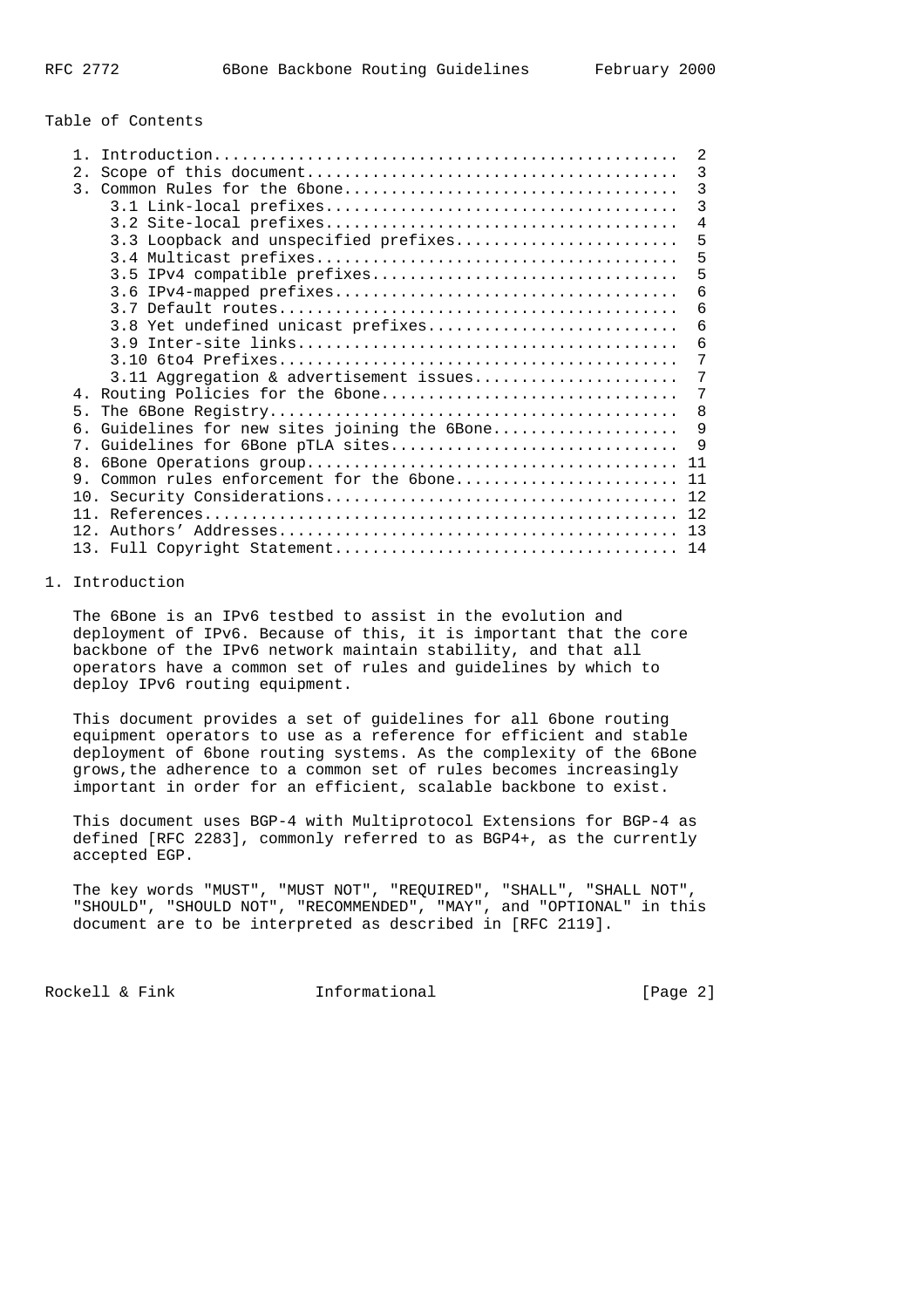2. Scope of this document

 This document is a best-practices Informational document aimed at IPv6 entities which operate under the 6Bone IPv6 testbed TLA allocation.

3. Common Rules for the 6bone

 This section details common rules governing the routing of the 6Bone. They are derived from the issues encountered on the 6Bone, with respect to the routes advertised, handling of special addresses, and aggregation:

- 1) link local prefixes
- 2) site local prefixes
- 3) loopback and unspecified prefixes
- 4) multicast prefixes
- 5) IPv4-compatible prefixes
- 6) IPv4-mapped prefixes
- 7) default routes
- 8) yet undefined unicast prefixes (from a different /3 prefix)
- 9) inter-site links issues
- 10) 6to4 prefixes
- 11) aggregation & advertisement issues
- 3.1 Link-local prefixes

 This link-local prefix (FE80::/10) MUST NOT be advertised through either an IGP or an EGP. Under no circumstance should this prefix be seen in the 6Bone backbone routing table.

 By definition, the link-local prefix has a scope limited to a specific link. Since the prefix is the same on all IPv6 links, advertising it in any routing protocol does not make sense and, worse, may introduce nasty error conditions.

 Well known cases where link-local prefixes could be advertised by mistake include, but are not limited to:

Rockell & Fink **Informational** [Page 3]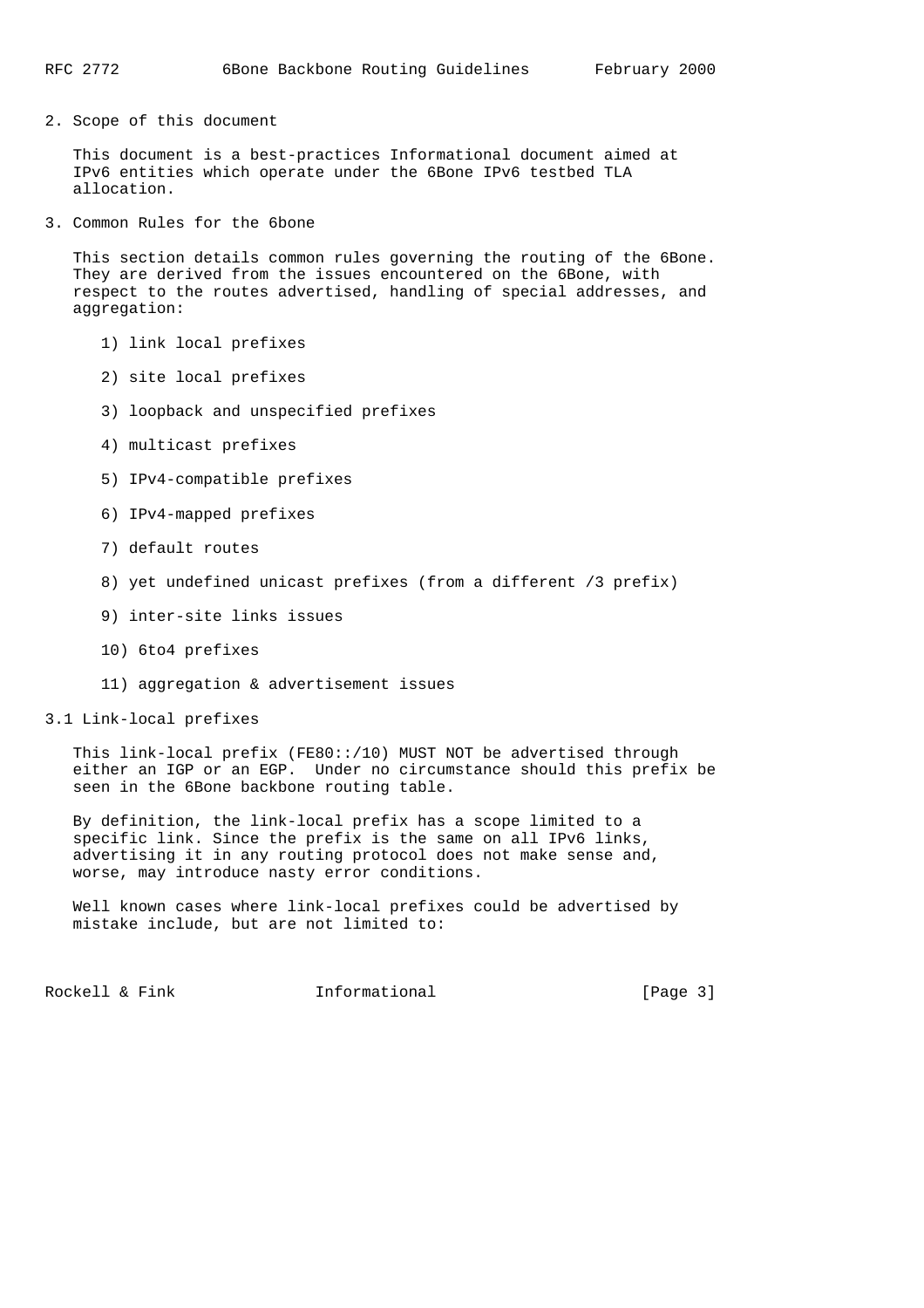- a router advertising all directly connected network prefixes including the link-local one
- subnetting of the link-local prefix

 In such cases, vendors should be urged to correct their code. While vendors should be encouraged to fix the problem, the ultimate responsibility lies on the operator of that IPv6 site to correct the problem through whatever means necessary.

 Should a pTLA discover link-local prefixes coming from another pTLA, it is the responsibility of the pTLA leaking the routes to filter these, and correct the problem in a timely fashion. Should a pTLA discover that a downstream of that pTLA is leaking link-local prefixes, it is the pTLA's responsibility to ensure that these prefixes are not leaked to other pTLA's, or to other downstreams of that pTLA.

 Failure to filter such routes in a timely fashion may result in the manual shutting down of BGP4+ sessions to that pTLA, from other pTLA's.

 (Also, it is each pTLA, pNLA, and end-site's responsibility to not only filter their own BGP4+ sessions appropriately to peers, but to filter routes coming from peers as well, and to only allow those routes that fit the aggregation model, and do not cause operational problems).

# 3.2 Site-local prefixes

 Site local prefixes (in the FEC0::/10 range) MAY be advertised by IGP's or EGP's within a site. The precise definition of a site is ongoing work of the IPng working group, but should generally include a group of nodes that are operating under one administrator or group of administrators, or a group of nodes which are used for a common purpose.

 Site-local prefixes MUST NOT be advertised across transit pNLAs, pTLAs, or leaf-sites.

 Again, should site-local prefixes be leaked outside of a given site, it is the responsibility of the site to fix the problem in a timely manner, either through filters, or via other means which remove the operational impact that those prefixes had on the peering sites involved. However, every site SHOULD filter not only outbound on their EGP, but also inbound, in order to ensure proper routing announcements are not only sent, but also received.

Rockell & Fink **Informational** [Page 4]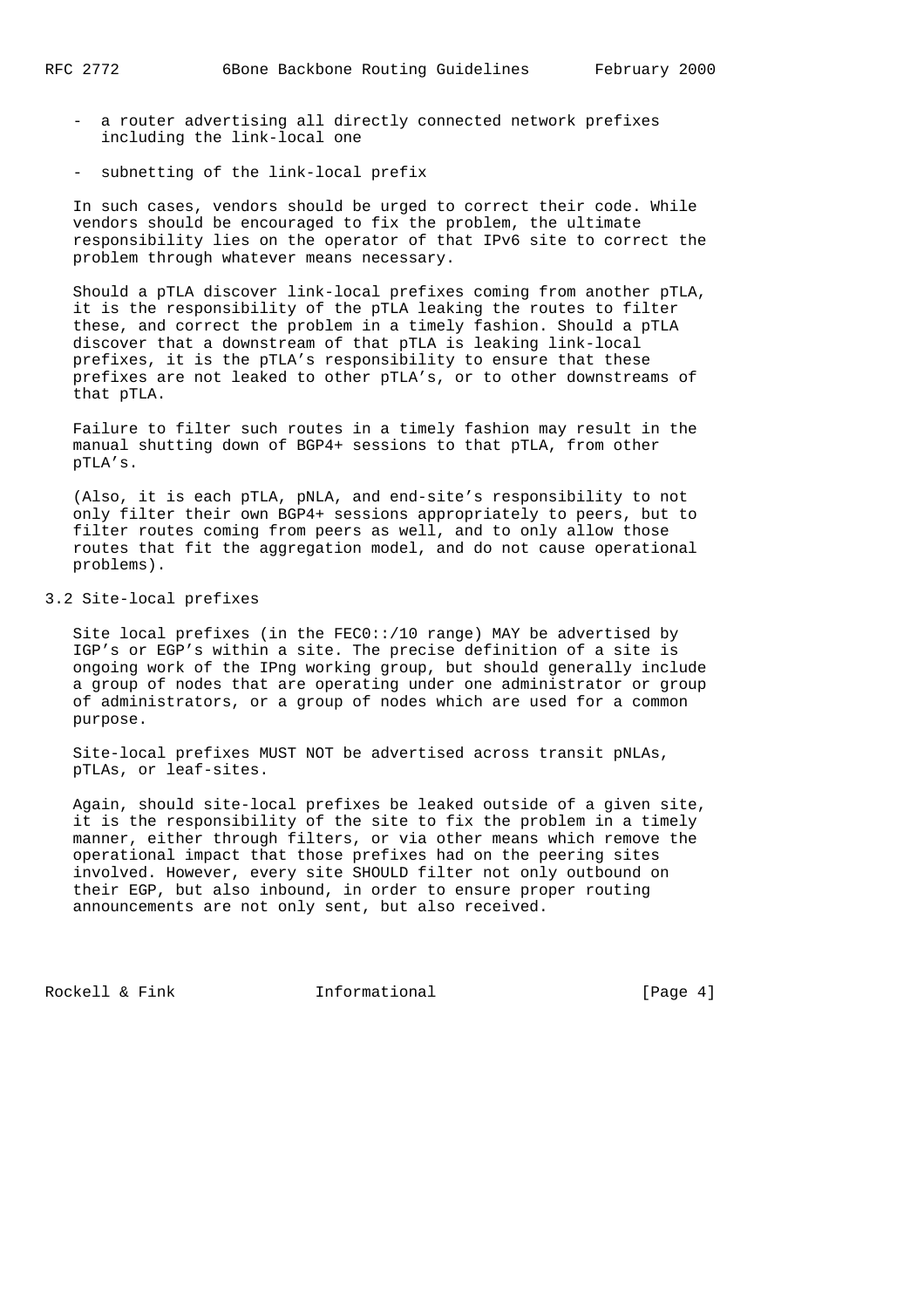### 3.3 Loopback and unspecified prefixes

The loopback prefix  $(::1/128)$  and the unspecified prefix  $(::0/128)$ MUST NOT be advertised by any routing protocol.

 The same responsibility lies with the party guilty of advertising the loopback or unspecified prefix as in Section 3.1 and 3.2.

3.4 Multicast prefixes

 Multicast prefixes MUST NOT be advertised by any unicast routing protocol. Multicast routing protocols are designed to respect the semantics of multicast and MUST therefore be used to route packets with multicast destination addresses (in the range of  $FF00::/8$ ).

 Multicast address scopes MUST be respected on the 6Bone. Only global scope multicast addresses MAY be routed across transit pNLAs and pTLAs. There is no requirement on a pTLA to route multicast packets at the time of the writing of this memo.

 Organization-local multicasts (in the FF08::/16 or FF18::/16 ranges) MAY be routed across a pNLA to its leaf sites.

 Site-local multicasts MUST NOT be routed toward transit pNLAs or pTLAs.

 Link-local multicasts and node-local multicasts MUST NOT be routed at all.

### 3.5 IPv4 compatible prefixes

Sites may choose to use IPv4 compatible addresses  $(:a.b.c.d$  where a.b.c.d represents the octets of an IPv4 address) internally. As there is no real rationale today for doing so, these address SHOULD NOT be used or routed in the 6Bone.

The ::/96 IPv4-compatible prefixes MAY be advertised by IGPs.

 IPv4 compatible prefixes MUST NOT be advertised by EGPs to transit pNLAs or pTLAs.

 Should ::/96 IPv4-compatible prefixes be leaked into an EGP, it is the responsibility of the party who is advertising the route to fix the problem, either through proper filters, or through other means, while it remains in the best interest of all particiapants of the 6Bone to filter both outbound and inbound at their IGP borders.

Rockell & Fink **Informational** [Page 5]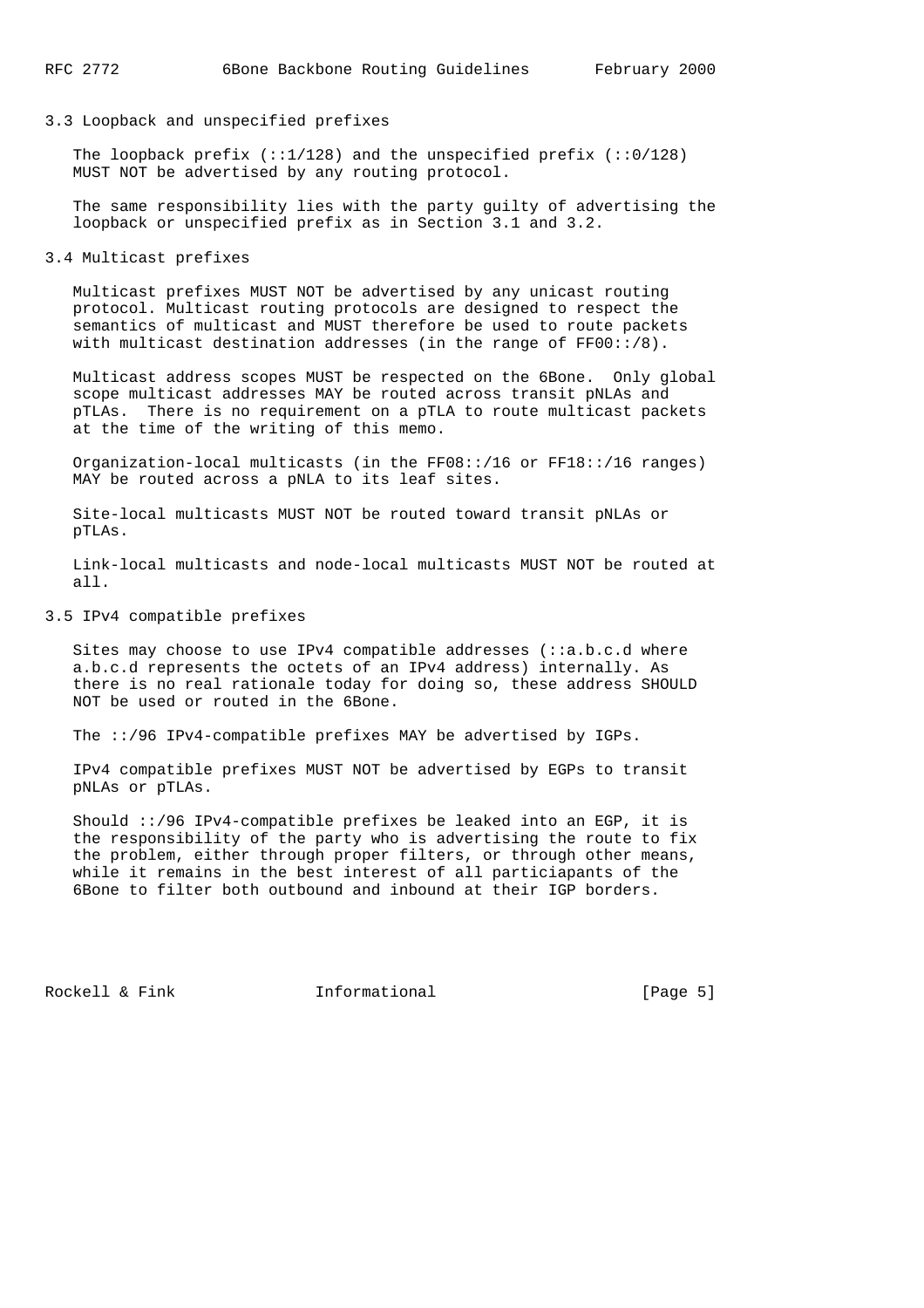# 3.6 IPv4-mapped prefixes

 IPv4-mapped prefixes (::FFFF:a.b.c.d where a.b.c.d represents the octets of an IPv4 address) MAY be advertised by IGPs within a site. It may be useful for some IPv6 only nodes within a site to have such a route pointing to a translation device, to aid in deployment of IPv6.

IPv4-mapped prefixes MUST NOT be advertised by EGPs.

#### 3.7 Default routes

6Bone core pTLA routers MUST be default-free.

 pTLAs MAY advertise a default route to any downstream peer (non-pTLA site). Transit pNLAs MAY advertise a default route to any of their downstreams (other transit pNLA or leaf site).

 Should a default route be redistributed into an EGP and found on any pTLA EGP sessions, it is the responsibility of the pTLA to fix this problem immediately upon realization of the route's existence, and the responsibility of the guilty pTLA to push the entity from which the default route was originated, should the default route have originated from downstream of a pTLA.

#### 3.8 Yet undefined unicast prefixes

 Yet undefined unicast prefixes from a format prefix other than 2000::/3 MUST NOT be advertised by any routing protocol in the 6Bone. In particular, RFC 2471 test addresses MUST NOT be advertised on the 6Bone.

 Routing of global unicast prefixes outside the 6Bone range (3ffe::/16), and routing of global unicast prefixes yet undelegated in the range (3ffe::/16) are discussed in section 4, Routing policies, below.

### 3.9 Inter-site links

 Global IPv6 addresses must be used for the end points of inter-site links. In particular, IPv4 compatible addresses MUST NOT be used for tunnels.

 Sites MAY use Other addressing schemes for Inter-site links, but these addresses MUST NOT be advertised into the IPv6 global routing table.

Rockell & Fink **Informational** [Page 6]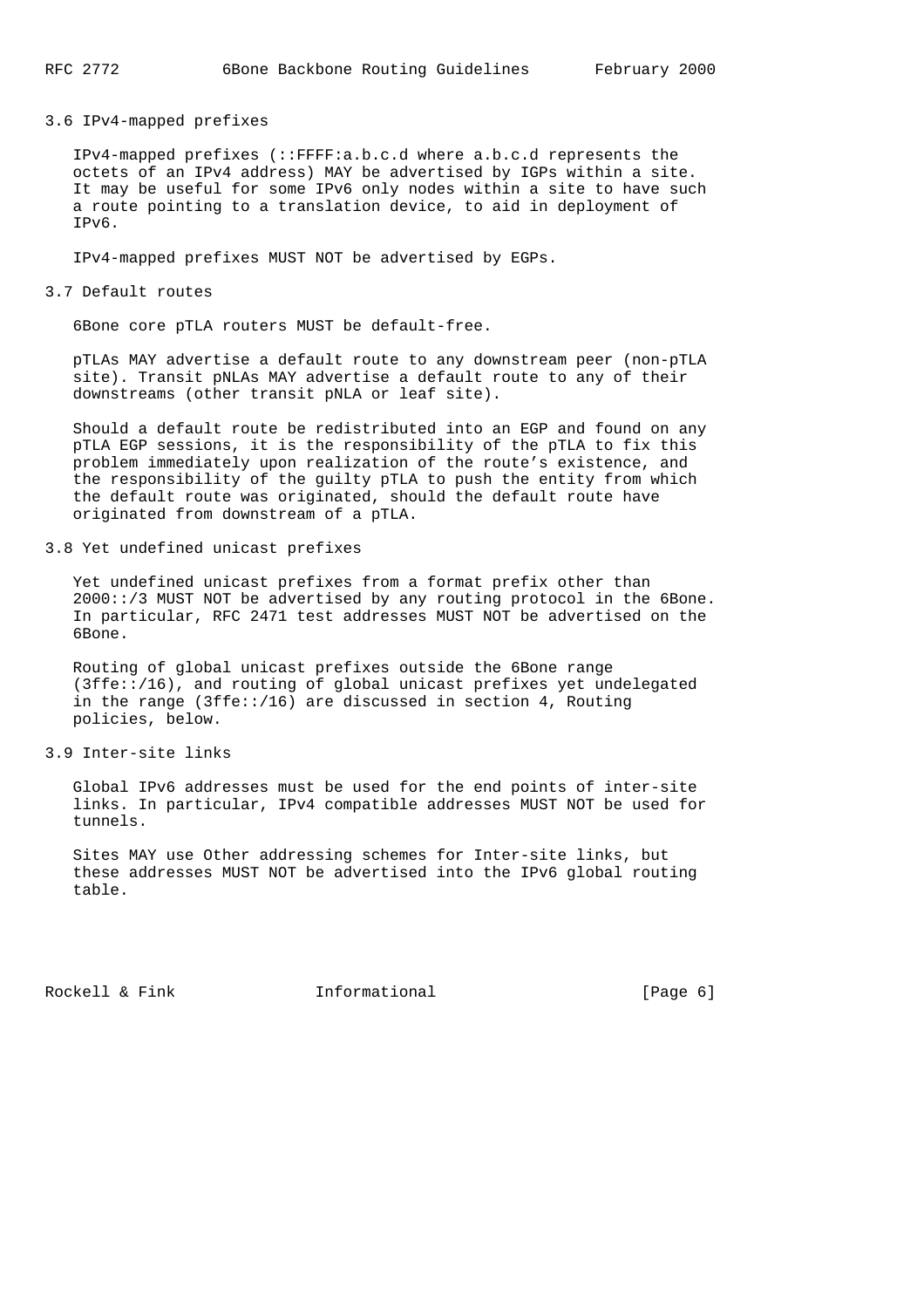Prefixes for inter-site links MUST NOT be injected in the global routing tables.

### 3.10 6to4 Prefixes

 The 6to4 prefix, or some portion thereof, MAY be announced by any pTLA which has a current implementation of 6to4 in their IPv6 network. However, as 6to4 implementors gain more operational experience, it MAY be necessary to change this in some way. At the time of the writing of this docuement, any pTLA MAY announce the 6to4 prefix into global EBGP. However, in order to announce this block, the pTLA MUST have a 6to4 router active, sourcing this prefix announcement.

 This section subject to change, and MAY vary, depending on 6to4 progress within the NGTRANS working group.

3.11 Aggregation & advertisement issues

 Route aggregation MUST be performed by any border router talking EGP with any other IPv6 sites. More-specifics MUST NOT be leaked into or across the IPv6 6Bone backbone.

4. Routing Policies for the 6bone

 Leaf sites or pNLAs MUST only advertise to an upstream provider the prefixes assigned by that provider. Advertising a prefix assigned by another provider to a provider is not acceptable, and breaks the aggregation model. A site MUST NOT advertise a prefix from another provider to a provider as a way around the multi-homing problem. However, in the interest of testing new solutions, one may break this policy, so long as ALL affected parties are aware of this test, and all agree to support this testing. These policy breaks MUST NOT affect the 6bone routing table globally.

 To clarify, if one has two upstream pNLA or pTLA providers, (A and B for this example), one MUST only announce the prefix delegated to one by provider A to provider A, and one MUST only announce the prefeix delegated by one from provider B upstream to provider B. There exists no circumstance where this should be violated, as it breaks the aggregation model, and could globally affect routing decisions if downstreams are able to leak other providers' more specific delegations up to a pTLA. As the IPNG working group works through the multi-homing problem, there may be a need to alter this rule slightly, to test new strategies for deployment. However, in the case of current specifications at the time of this writing, there is no reason to advertise more specifics, and pTLA's MUST adhere to the current aggregation model.

Rockell & Fink **Informational** [Page 7]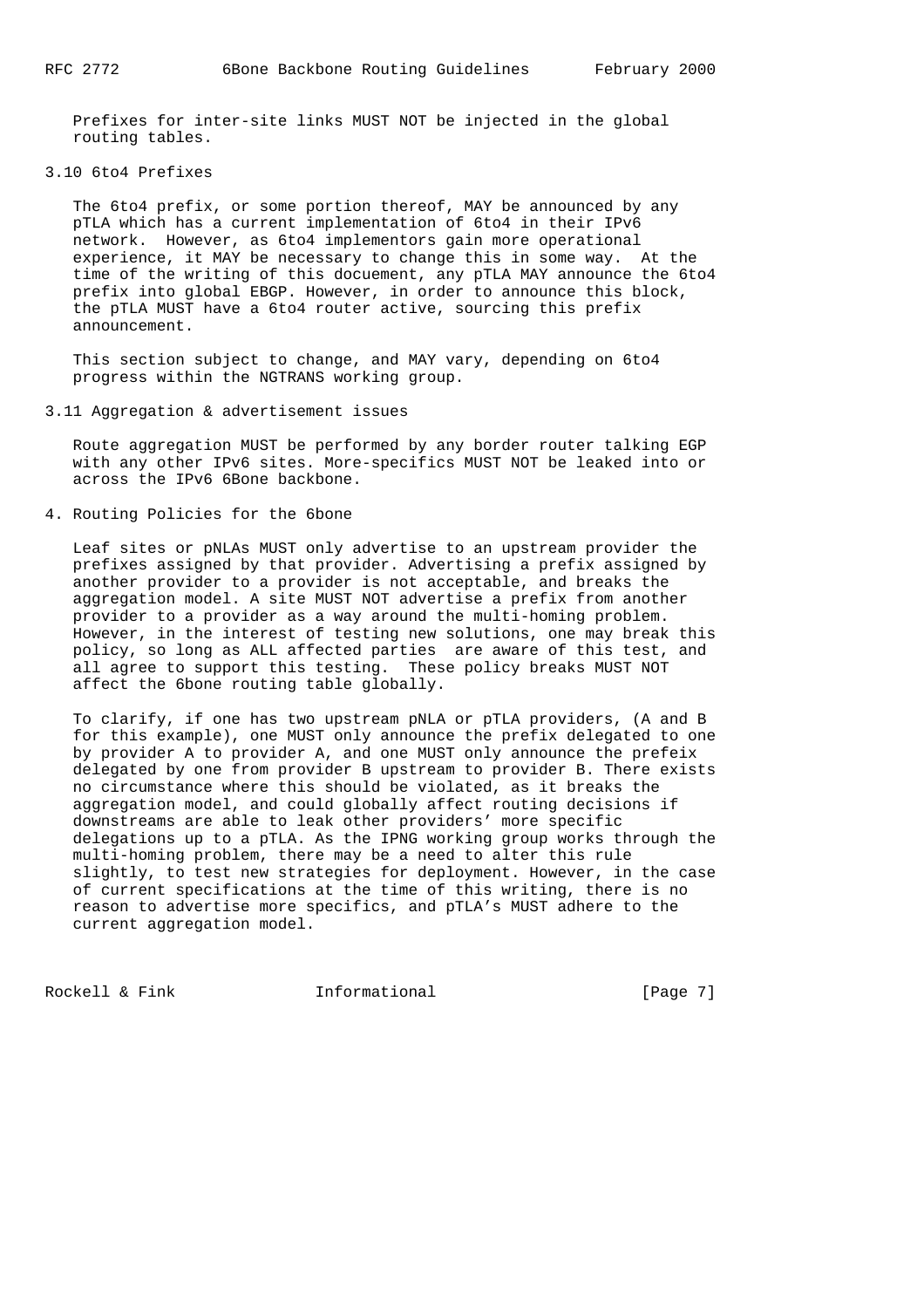Site border routers for pNLA or leaf sites MUST NOT advertise prefixes more specific (longer) than the prefix that was allocated by their upstream provider.

 All 6bone pTLAs MUST NOT advertise prefixes longer than a given pTLA delegation (currently /24 or /28) to other 6bone pTLAs unless special peering arrangements are implemented. When such special peering aggreements are in place between any two or more 6bone pTLAs, care MUST be taken not to leak the more specifics to other 6bone pTLAs not participating in the peering aggreement. 6bone pTLAs which have such agreements in place MUST NOT advertise other 6bone pTLA more specifics to downstream 6bone pNLAs or leaf sites, as this will break the best-path routing decision.

 The peering agreements across the 6Bone may be by nature non commercial, and therefore MAY allow transit traffic, if peering agreements of this nature are made. However, no pTLA is REQUIRED to give or receive transit service from another pTLA.

 Eventually, the Internet registries will assign prefixes under other than the 6Bone TLA (3FFE::/16). As of the time this document was written in 1999, the Internet registries were starting to assign /35 sub-TLA (sTLA) blocks from the 2001::/16 TLA. Others will certainly be used in the future.

 The organizations receiving prefixes under these newer TLAs would be expected to want to establish peering and connectivity relationships with other IPv6 networks, both in the newer TLA space and in the 6bone pTLA space. Peering between new TLA's and the current 6Bone pTLA's MAY occur, and details such as transit, and what routes are received by each, are outside of general peering rules as stated in this memo, and are left up to the members of those TLA's and pTLA's that are establishing said peerings. However, it is expected that most of the rules discussed here are equally applicable to new TLAs.

5. The 6Bone Registry

 The 6Bone registry is a RIPE-181 database with IPv6 extensions used to store information about the 6Bone, and its sites. The 6bone is accessible at:

<http://www.6bone.net/whois.html>)

 Each 6Bone site MUST maintain the relevant entries in the 6Bone registry. In particular, the following object MUST be present for all 6Bone leaf sites, pNLAs and pTLAs:

Rockell & Fink **Informational** [Page 8]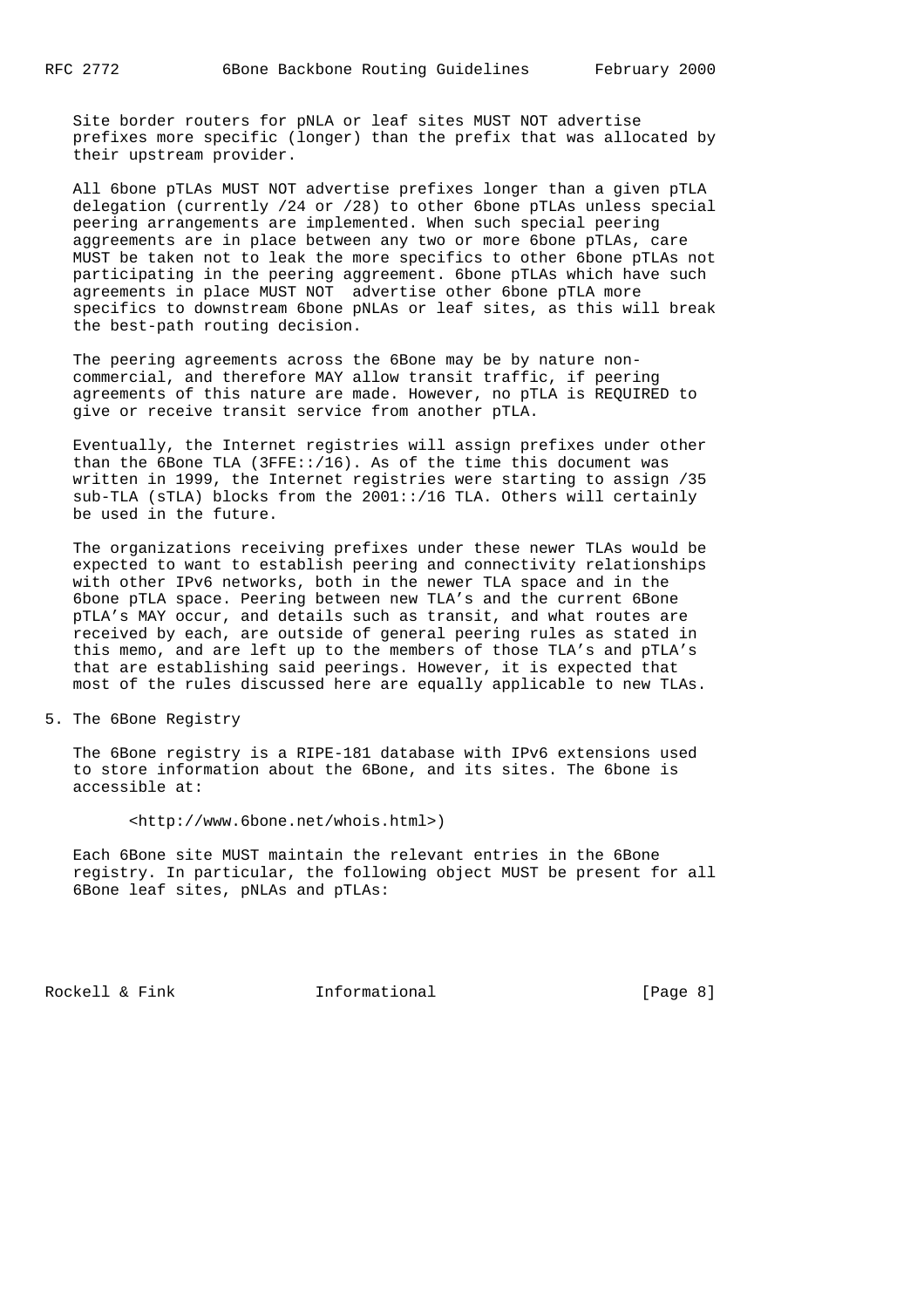- IPv6-site: site description
- Inet6num: prefix delegation (one record MUST exist for each delegation)
- Mntner: contact info for site maintance/administration staff.

 Other object MAY be maintained at the discretion of the sites such as routing policy descriptors, person, or role objects. The Mntner object MUST make reference to a role or person object, but those MAY NOT necessarily reside in the 6Bone registry. They can be stored within any of the Internet registry databases (ARIN, APNIC, RIPE-NCC, etc.)

6. Guidelines for new sites joining the 6Bone

 New sites joining the 6Bone should seek to connect to a transit pNLA or a pTLA within their region, and preferably as close as possible to their existing IPv4 physical and routing path for Internet service. The 6Bone web site at <http://www.6bone.net> has various information and tools to help find candidate 6bone networks.

 Any site connected to the 6Bone MUST maintain a DNS server for forward name lookups and reverse address lookups. The joining site MUST maintain the 6Bone objects relative to its site, as describe in section 5.

 The upstream provider MUST delegate the reverse address translation zone in DNS to the joining site, or have an agreement in place to perform primary DNS for that downstream. The provider MUST also create the 6Bone registry inet6num object reflecting the delegated address space.

 Up to date informatino about how to join the 6Bone is available on the 6Bone Web site at <http://www.6bone.net>.

7. Guidelines for 6Bone pTLA sites

 The following rules apply to qualify for a 6Bone pTLA allocation. It should be recognized that holders of 6Bone pTLA allocations are expected to provide production quality backbone network services for the 6Bone.

 1. The pTLA Applicant must have a minimum of three (3) months qualifying experience as a 6Bone end-site or pNLA transit. During the entire qualifying period the Applicant must be operationally providing the following:

Rockell & Fink **Informational** [Page 9]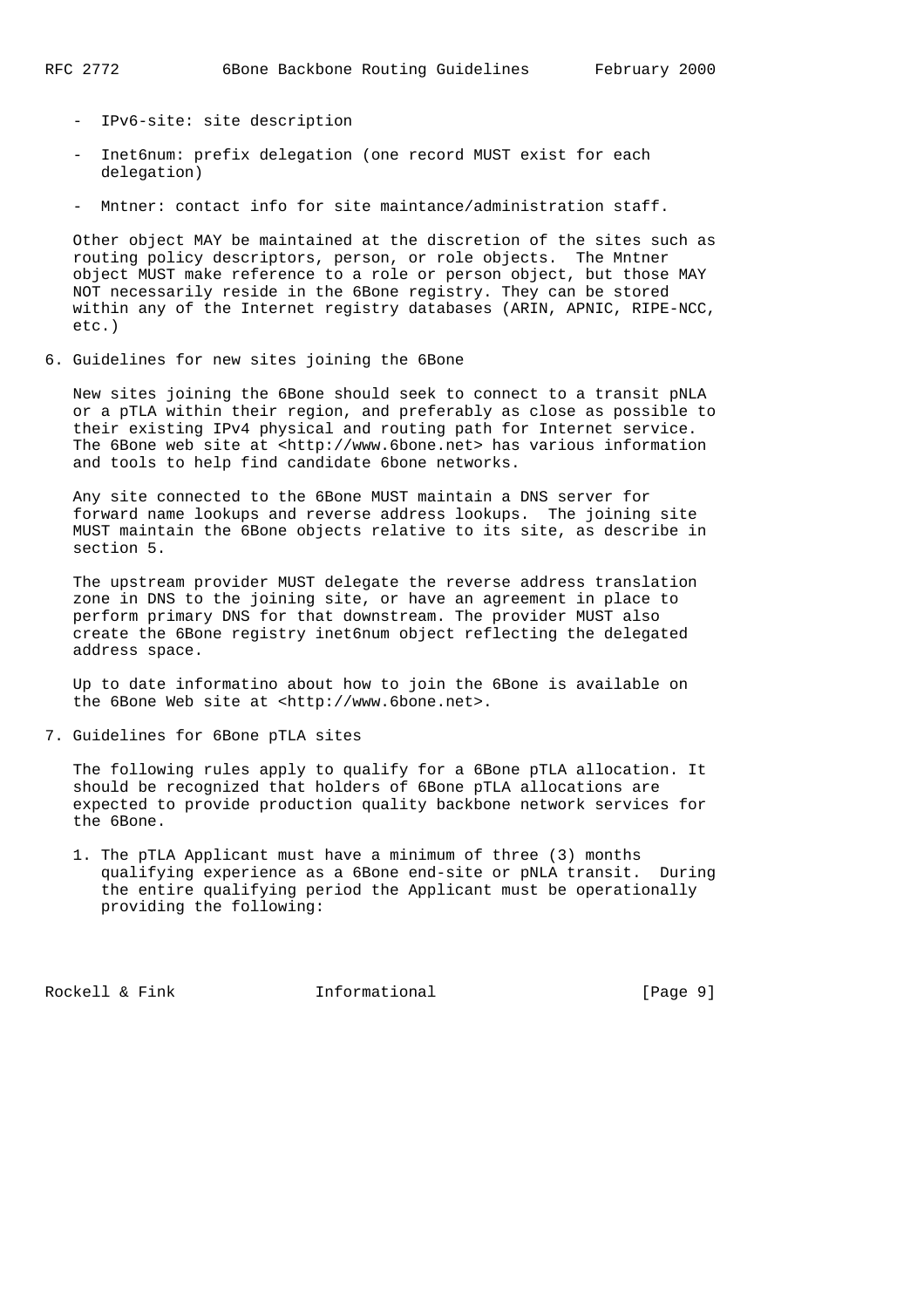- a. Fully maintained, up to date, 6Bone Registry entries for their ipv6-site inet6num, mntner, and person objects, including each tunnel that the Applicant has.
- b. Fully maintained, and reliable, BGP4+ peering and connectivity between the Applicant's boundary router and the appropriate connection point into the 6Bone. This router must be IPv6 pingable. This criteria is judged by members of the 6Bone Operations Group at the time of the Applicant's pTLA request.
- c. Fully maintained DNS forward (AAAA) and reverse (ip6.int) entries for the Applicant's router(s) and at least one host system.
- d. A fully maintained, and reliable, IPv6-accessible system providing, at a mimimum, one or more web pages, describing the Applicant's IPv6 services. This server must be IPv6 pingable.
- 2. The pTLA Applicant MUST have the ability and intent to provide "production-quality" 6Bone backbone service. Applicants must provide a statement and information in support of this claim. This MUST include the following:
	- a. A support staff of two persons minimum, three preferable, with person attributes registered for each in the ipv6-site object for the pTLA applicant.
	- b. A common mailbox for support contact purposes that all support staff have acess to, pointed to with a notify attribute in the ipv6-site object for the pTLA Applicant.
- 3. The pTLA Applicant MUST have a potential "user community" that would be served by its becoming a pTLA, e.g., the Applicant is a major provider of Internet service in a region, country, or focus of interest. Applicant must provide a statement and information in support this claim.
- 4. The pTLA Applicant MUST commit to abide by the current 6Bone operational rules and policies as they exist at time of its application, and agree to abide by future 6Bone backbone operational rules and policies as they evolve by consensus of the 6Bone backbone and user community.

 When an Applicant seeks to receive a pTLA allocation, it will apply to the 6Bone Operations Group (see section 8 below) by providing to the Group information in support of its claims that it meets the criteria above.

Rockell & Fink **Informational** [Page 10]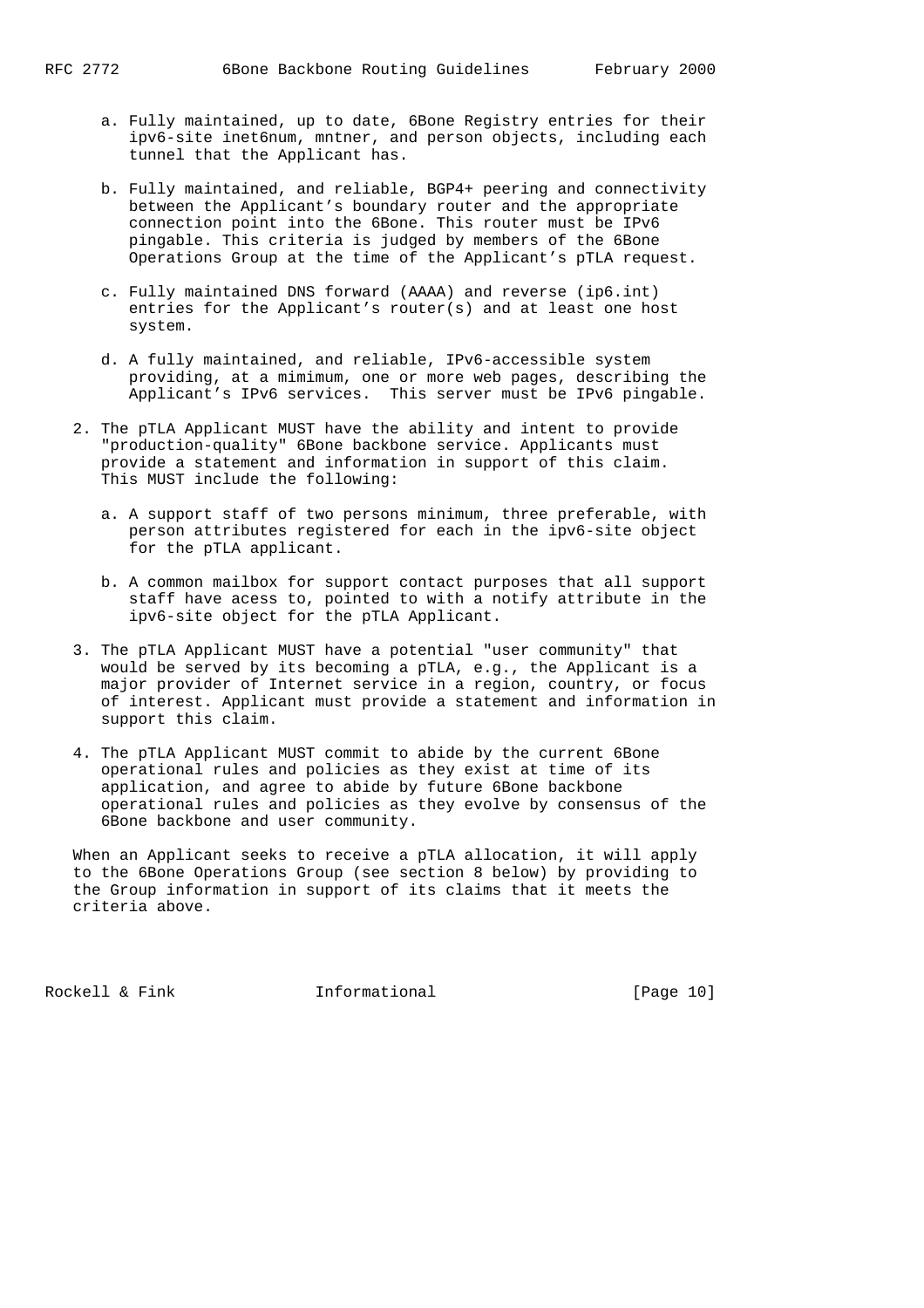8. 6Bone Operations Group

 The 6Bone Operations Group is the group in charge of monitoring and policing adherence to the current rules. Membership in the 6Bone Operations Group is mandatory for, and restricted to, sites connected to the 6Bone.

 The 6Bone Operations Group is currently defined by those members of the existing 6Bone mailing list who represent sites participating in the 6Bone. Therefore it is incumbent on relevant site contacts to join the 6Bone mailing list. Instructions on how to join the list are maintained on the 6Bone web site at < http://www.6bone.net>.

9. Common rules enforcement for the 6bone

 Participation in the 6Bone is a voluntary and benevolent undertaking. However, participating sites are expected to adhere to the rules and policies described in this document in order to maintain the 6Bone as a quality tool for the deployment of, and transition to, IPv6 protocols and the products implementing them.

 The following is in support of policing adherence to 6Bone rules and policies:

- 1. Each pTLA site has committed to implement the 6Bone's rules and policies, and SHOULD try to ensure they are adhered to by sites within their administrative control, i.e. those to who prefixes under their respective pTLA prefix have been delegated.
- 2. When a site detects an issue, it SHOULD first use the 6Bone registry to contact the site maintainer and work the issue.
- 3. If nothing happens, or there is disagreement on what the right solution is, the issue SHOULD be brought to the 6Bone Operations Group.
- 4. When the problem is related to a product issue, the site(s) involved SHOULD be responsible for contacting the product vendor and work toward its resolution.
- 5. When an issue causes major operational problems, backbone sites SHOULD decide to temporarily set filters in order to restore service.

Rockell & Fink **Informational** [Page 11]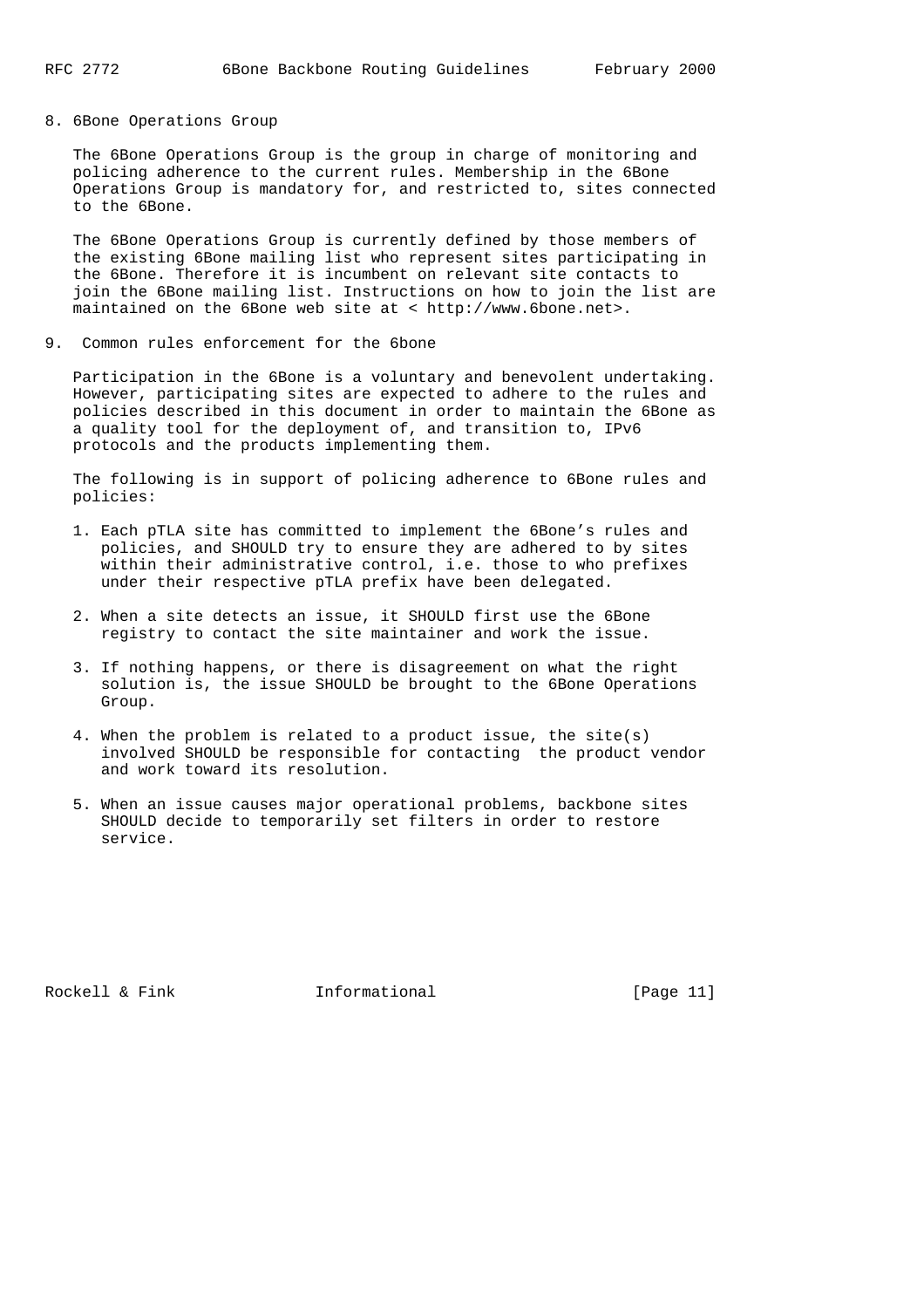# 10. Security Considerations

 The result of incorrect entries in routing tables is usually unreachable sites. Having guidelines to aggregate or reject routes will clean up the routing tables. It is expected that using these rules and policies, routing on the 6Bone will be less sensitive to denial of service attacks due to misleading routes.

 The 6Bone is an IPv6 testbed to assist in the evolution and deployment of IPv6. Therefore, denial of service or packet disclosure are to be expected. However, it is the pTLA from where the attack originated who has ultimate responsibility for isolating and fixing problems of this nature. It is also every 6Bone site's responsibility to safely introduce new test systems into the 6Bone, by placing them at a strategically safe places which will have minimal impact on other 6Bone sites, should bugs or misconfigurations occur.

#### 11. References

- [RFC 2373] Hinden, R. and S. Deering, "IP Version 6 Addressing Architecture", RFC 2373, July 1998.
- [RFC 2471] Hinden, R., Fink, R. and J. Postel, "IPv6 Testing Address Allocation", RFC 2471, December 1998.
	- [RFC 2546] Durand, A. and B. Buclin, "6Bone Routing Practice", RFC 2546, March 1999
	- [RFC 2080] Malkin, G. and R. Minnear, "RIPng for IPv6", RFC 2080, January 1997.
	- [RFC 2119] Bradner, S., "Key words for use in RFCs to Indicate Requirement Levels", BCP 14, RFC 2119, March 1997.
	- [RFC 2283] Bates, T., Chandra, R., Katz, D. and Y. Rekhter, "Multiprotocol Extensions for BGP-4", RFC 2283, March 1998.
	- [RIPE-181] Bates, T., Gerich, E., Joncheray, L., Jouanigot, J., Karrenberg, D., Terpstra, M. and J. Yu, Representation of IP Routing Policies in a Routing Registry. Technical Report ripe-181, RIPE, RIPE NCC, Amsterdam, Netherlands, October 1994.

Rockell & Fink **Informational** [Page 12]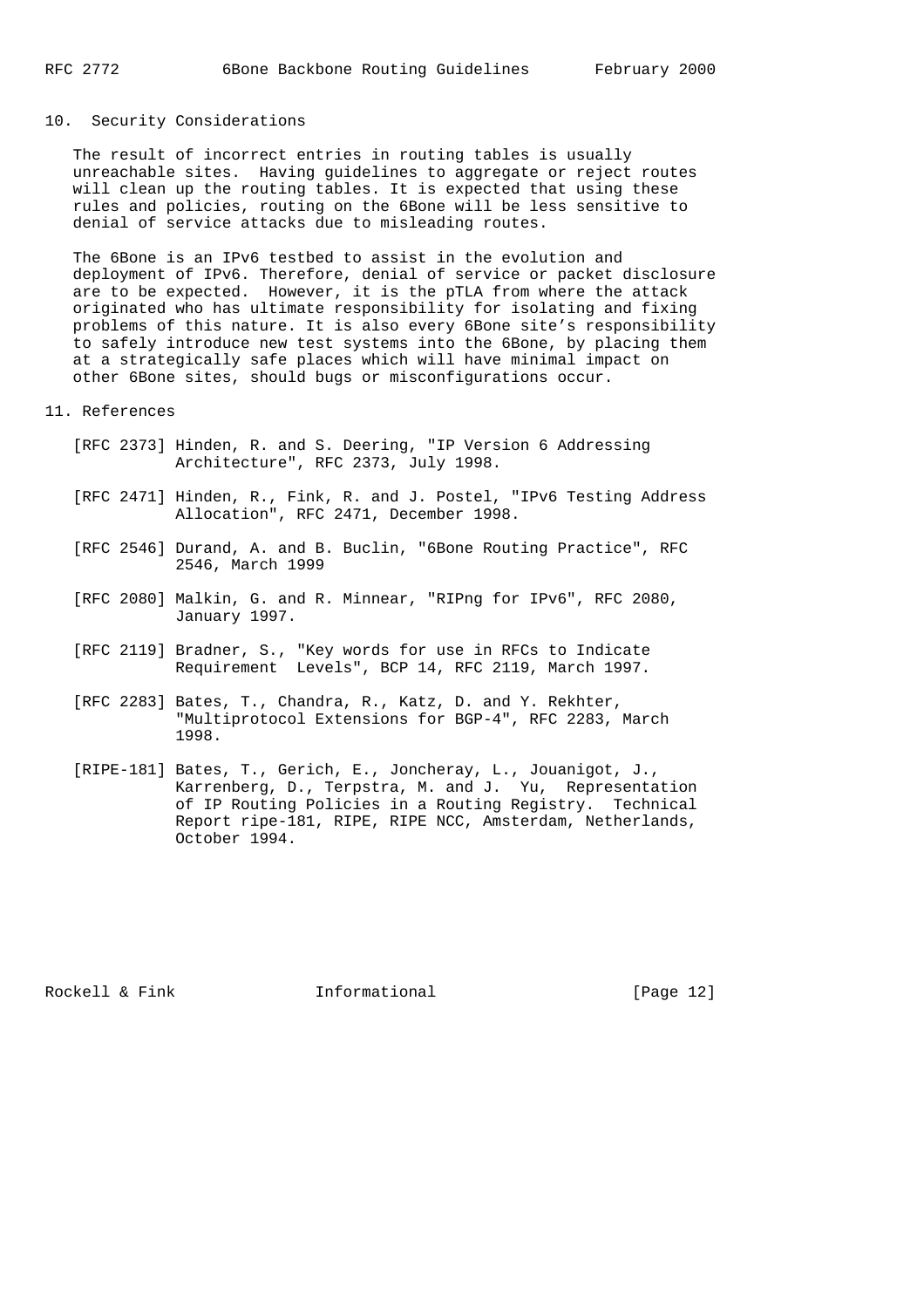12. Authors' Addresses

 Rob Rockell EMail: rrockell@sprint.net

 Bob Fink EMail: fink@es.net

Rockell & Fink **Informational** [Page 13]